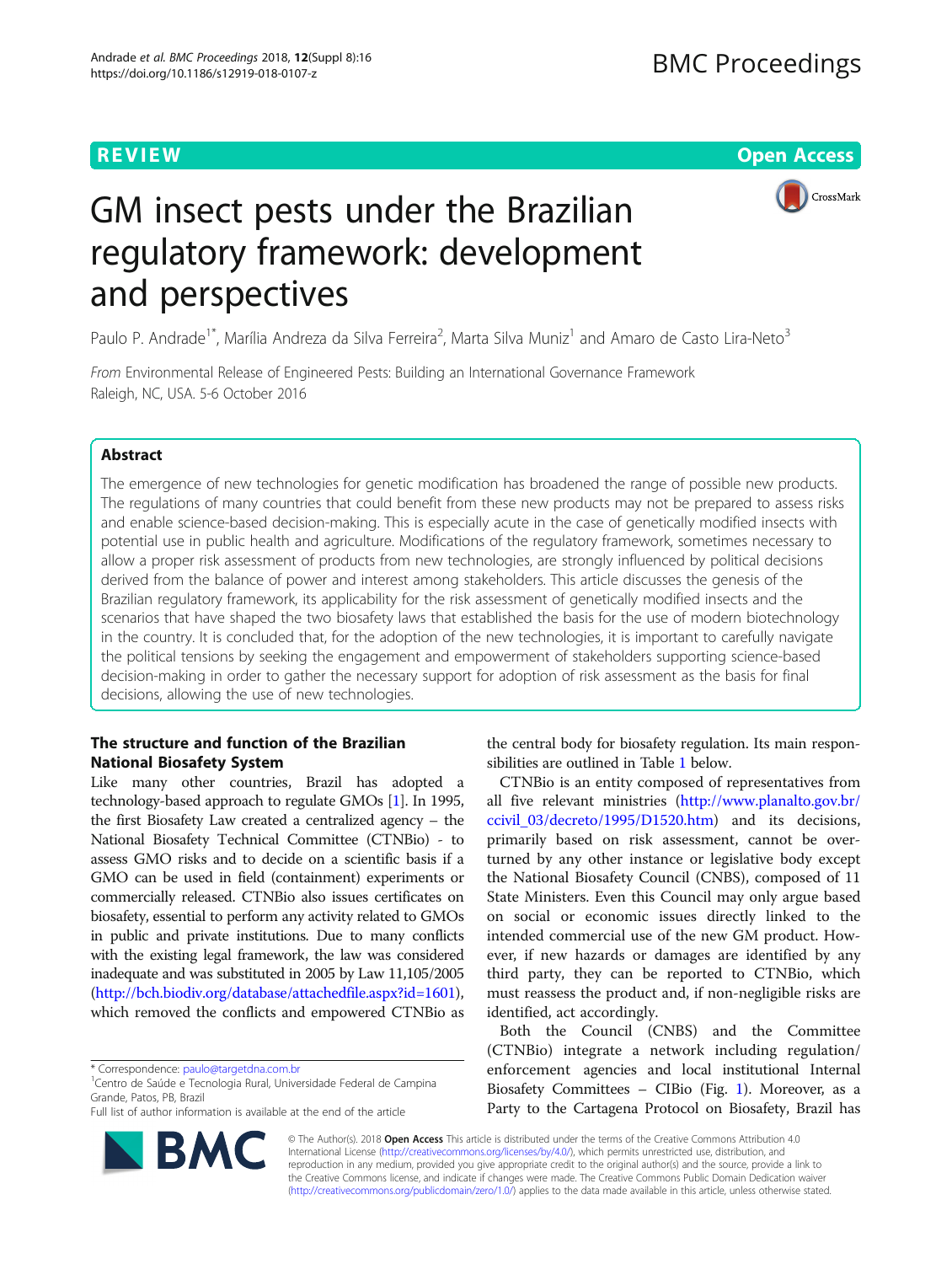<span id="page-1-0"></span>Table 1 Main responsibilities and functions of the National Biosafety Technical Committee (CTNBio)

- Issues authorizations necessary for research with GMOs and their derivatives in the country (Biosafety Quality Certificates, authorizations for releases in the environment and others);
- Issues technical opinions on the commercial releases of GMOs, which are binding on other Government agencies;
- Provides technical advisory and advisory support to the CNBS National Biosafety Council in the formulation of the National Biosafety Policy of GMOs and their derivatives.
- CTNBio deliberates, in a final and definitive instance, on which cases the activity is potentially or effectively causing environment degradation or human/animal health harm.



Fig. 1 Relations between the main components involved in the Brazilian regulatory system. The whole system is based on the decisions of CTNBio, a technical-scientific body. The Commission assesses risks associated to GMO, authorizes field trials and, at the end of the process, may grant permission for its commercialization. Only biosafety and science-based issues are taken into account in the risk assessment that supports the technical recommendation. In turn, the CNBS, which is hierarchically superior, has the power to veto the marketing of genetically modified products based on social or economic considerations. CIBios are commissions within institutions / companies working with GMOs and are directly subordinated to CTNBio, which grants them a certificate of biosafety-CQB, which is a license given by CTNBio to the requesting institution to carry activities involving GMOs and their derivatives. Communication must be constant between them. Another important player is the set of agencies responsible for Registration and Inspection/Enforcement (ANVISA – the National Health Surveillance Agency, IBAMA - Brazilian Institute of Environment and MAPA – Ministry of Agriculture, Livestock and Supply). They inspect GMO field releases and register products once the commercial release is granted by CTNBio

also to comply with a set of specific requirements on transboundary GMO movement.

# A brief history of the stakeholder scenarios before and after the enactments of the first and second biosafety Laws

Brazil was one of the first countries to embrace agricultural biotechnology. Following a then prevailing international trend of regulating the technology, instead of the product, in 1995 the country produced a new specific law on the use of transgenic organisms and adapted the existing legal framework to assess GMO risks and pave the road for the adoption of agricultural biotechnology.

Regulators and scientists then faced the difficult task of weaving the first GMO regulatory framework in a complex scenario, with very vocal stakeholders against biotechnology, a populist government and a general lack of experience in dealing with GMOs [[2\]](#page-5-0). The Brazilian Agricultural Research Corporation - EMBRAPA, a state-owned research corporation, and other Brazilian private or public companies, as well as the transnational biotech giants, were actively engaged in the development of the new law, but resistance from international environmental NGOs and social movements, connected to landless "campesinos" and other opponents, were able to weaken the law, which slightly changed the existing laws as not to conflict with the Biotechnology law (issued 1995; [http://www.planalto.gov.br/ccivil\\_03/leis/L8974.htm\)](http://www.planalto.gov.br/ccivil_03/leis/L8974.htm). This, in turn, created unsurmountable conflicts of authority [[3](#page-5-0)], mainly between the Institute of Environment and Natural Resources (IBAMA), an uncompromising defender of the environment and clearly against GMOs, and the National Biosafety Committee (CTNBio), in charge of GMO risk assessment, but accused of having excessive links with the private sector and not having independence in their risk assessment.

By exploring the existing legal conflicts in the regulatory framework, the GMO opposition was able to halt the release of the sole GMO approved for commercial release by CTNBio in 1998, a genetically modified soybean variety, and establish a *de facto* moratorium, disqualifying CTNBio's decisions and requiring an overly complex and onerous process for the approval of commercial releases of new GMOs [[3,](#page-5-0) [4\]](#page-5-0).

A new strong stakeholder was decisive in reversing the moratorium: the soybean growers of Southern Brazil. As depicted in the stakeholder maps from Fig. [2,](#page-2-0) the Soybean Associations already had some relevance in the scenario prior to the enactment of the first Biosafety Law due to the fast development of the soybean sector in Brazil in the 90's. In neighboring Argentina, growers were experiencing increased profit due to the early adoption of transgenic soybeans and the Brazilian soybean farmers were falling behind and losing competitiveness.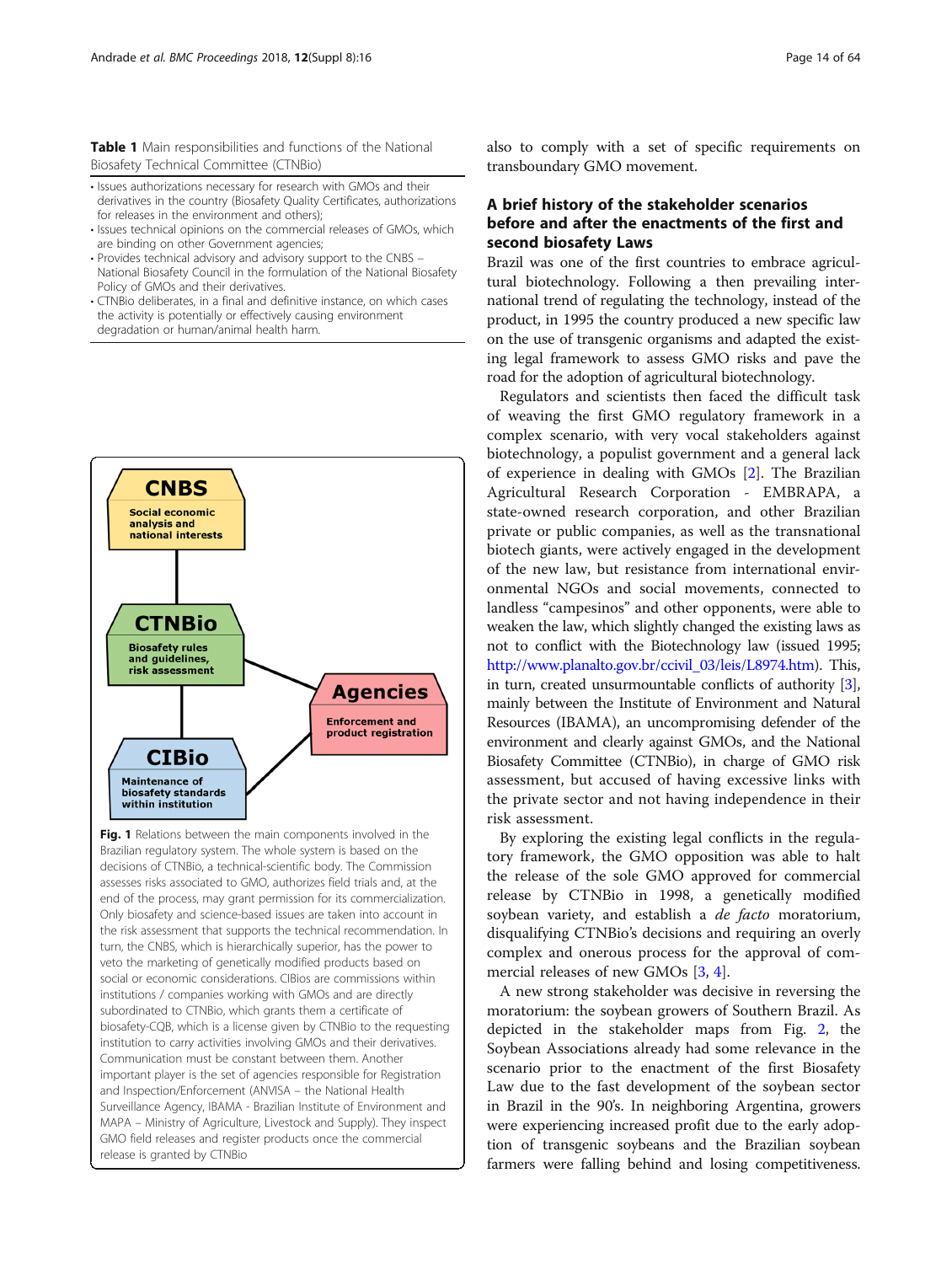<span id="page-2-0"></span>

As a legal reversal of the moratorium was very unlikely, a large group of growers decided to smuggle seeds from Argentina, which has a very similar climate and soil characteristics. The illegal planting probably started as early as 1999 and in the 2003 harvest there were already more than 10 million tons of transgenic soybeans in the silos [[5\]](#page-5-0). In the meantime, there was a growing consensus among a large group of stakeholders that the confused legal framework was causing enormous scientific and technological damage to the country, as well as leading to significant losses of economic opportunities in the field of biotechnology, both agricultural and industrial [[2\]](#page-5-0).

By 2004, the legal conflicts in the regulatory framework were considered to be unsurmountable [\[4](#page-5-0)]. The Federal Government also had to deal with the illegal soybean harvests and the country's debut as Party to the Cartagena Protocol, which opened for signature in 2000. Brazil ratified the Protocol late in 2003, which came into force in February 2004 ([https://bch.cbd.int/about/](https://bch.cbd.int/about/countryprofile.shtml?country=br) [countryprofile.shtml?country=br](https://bch.cbd.int/about/countryprofile.shtml?country=br)). The progressively larger adoption of GM plants, the lack of any evidence of

negative environmental impact or health damage due to the planting and consumption of GM plants and a wider and more influential participation of the scientific society in the debates around GMOs and stem cells [[6\]](#page-5-0) contributed to a relative power reduction among opposition stakeholders. The changing scenario prompted the Brazilian Government in 2005 to issue the new Biosafety Law that is now in force, and to rewrite or revoke all other conflicting laws and decrees as to resolve the previous legal imbroglio. Under the new law, CTNBio has essentially the same duties, but has more power, because its decisions are sovereign and legally binding.

The adoption of both agro- and industrial biotechnology has progressed immensely ever since in Brazil, with the adoption of GM products for many different applications, such as cellulose production, second-generation ethanolic fermentation, vaccines, diagnostics and recently, vector control. Indeed, the transgenic OX513A Aedes aegypti was considered safe by CTNBio in 2014 [[7\]](#page-5-0) and is currently under efficiency assessment in the State of São Paulo.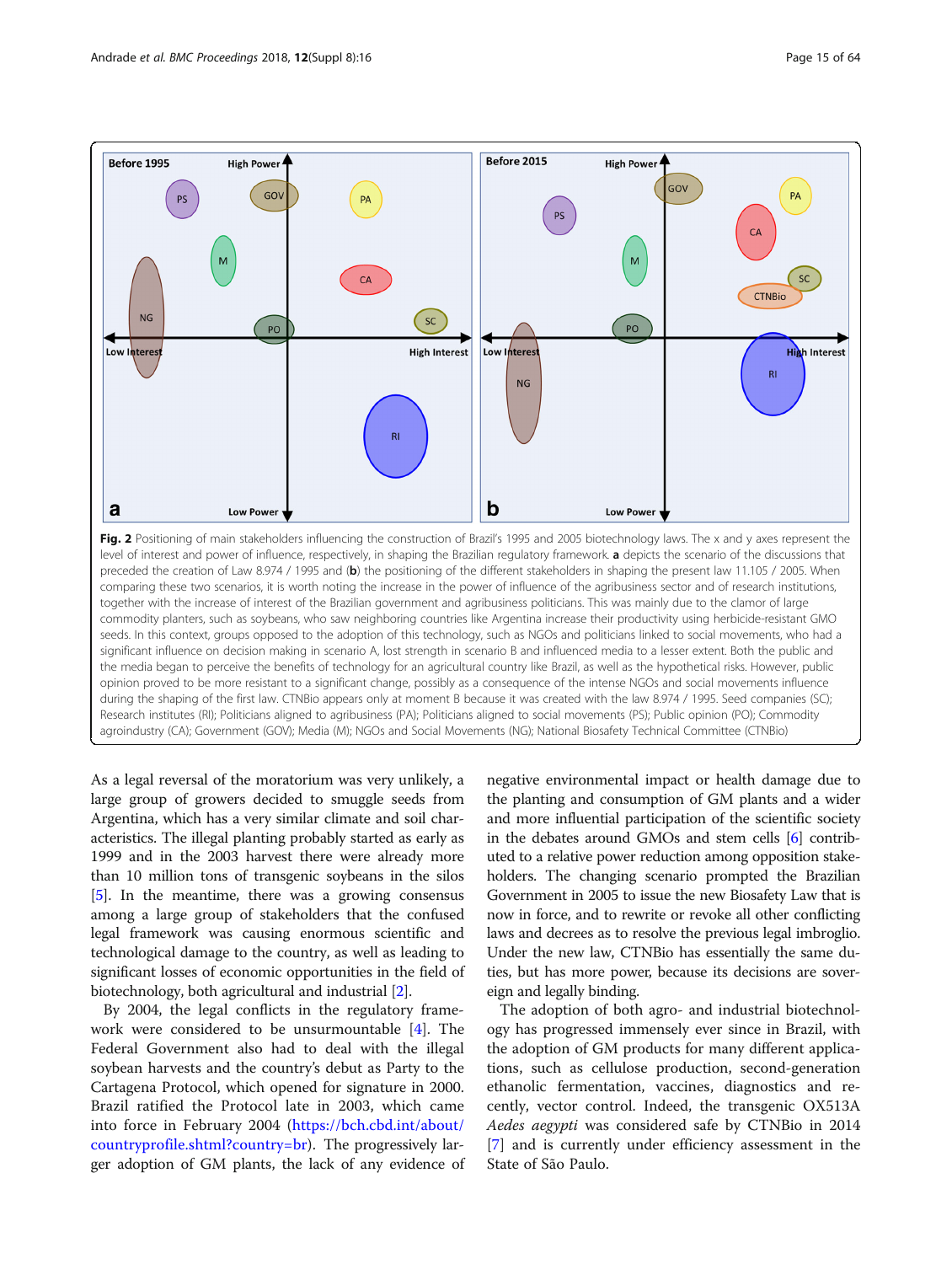## Transgenic insects under the Brazilian regulatory framework

The step-by-step approach to GMO risk assessment was developed in the last 20 years, building on the experience of many specialists, and is largely accepted  $[8-10]$  $[8-10]$  $[8-10]$  $[8-10]$  $[8-10]$ . The five steps of a complete environmental risk assessment followed at CTNBio encompass a large set of information needed to establish the context in which the GMO will be used, either in containment, confinement or in large scale, unconfined releases. They also establish the procedures to classify the probabilities of a hazard to materialize into harm and how to classify the extent of the consequences (or harm). Finally, the approach also allows a logical and systematic use of likelihoods of exposure to the GMO and harm extension to assess risks for each conceivable or perceived hazard (Fig. 3).

Although transgenic plants were the main subjects of the first risk assessments, animals, bacteria, protozoa, fungi and viruses were also regarded as potential organisms to be assessed, and this allowed the accommodation of specific questions relative to different taxa in the broad risk assessment procedure. In the Brazilian regulatory framework, Normative Resolution nr. 5 ([http://ctnbio.mcti.gov.br/resolucoes-normativas\)](http://ctnbio.mcti.gov.br/resolucoes-normativas) regulates the unconfined commercial release of GMOs and is structured as a primary general part, followed by a set of annexes with specific questions needed to assess food and feed safety (Annex III) and environmental risks (Annex IV). This last annex has specific questions aimed towards organisms used for biological control (item E) and invertebrates (item I). The use of question lists, while providing some legal certainty to the applicant and helping in the identification of possible hazards, rigidifies the risk assessment. Aware of this limitation, CTNBio exercises its right to add appropriate questions for each new risk assessment and, likewise, exempts the applicant from responding to questions that do not apply to the GMO being evaluated.

When assessing OX513A Aedes aegypti risks in confined trials back in 2011, CTNBio had to deal with an important new question, i.e., the dispersal of released male mosquitoes out of the experimental area. Although GM plants can also disperse in the environment, regular control measures can effectively confine the plants to the experimental area, but there was no immediate, obvious way of controlling mosquito dispersal. Both normative resolutions (NRs. 6 and 8) regulating confined releases were of little help with this concern. However, as the genetic construct inserted in this GM mosquito determines its death and that of its offspring, the commission considered the dispersion to be very limited due to the short life span of the insects. Although a few insects escape the lethal mechanism in the first generation, they are very unlikely to do so in the next generation and the chances of dispersion are very low, even in the absence of any physical barrier. A similar approach may be used to any self-limiting GM insect, both for vector or for pest control.

Specific questions from Annex IV were of some help to derive possible hazards associated with the transgenic Aedes in the unconfined release risk assessment phase, but most plausible hazards came from the regular assessment of the context, as determined by the application of the same risk assessment guidelines used for other GMOs. Similarly, plausible hazards from other GM insects will possibly derive in a straightforward way from the application of the regular risk assessment guidelines.

As with the discussion surrounding the approval of planned releases and the commercial release of the GM Aedes, it is likely that non-biosafety issues will be brought to the forefront by stakeholders opposed to other GM insects (e.g., technology dependency, less expensive solutions, natural resistance to the genetic constraint, etc.). This is a common strategy in many fora and a well-delineated regulatory framework can avoid mixing issues relevant to risk assessment with those

![](_page_3_Figure_8.jpeg)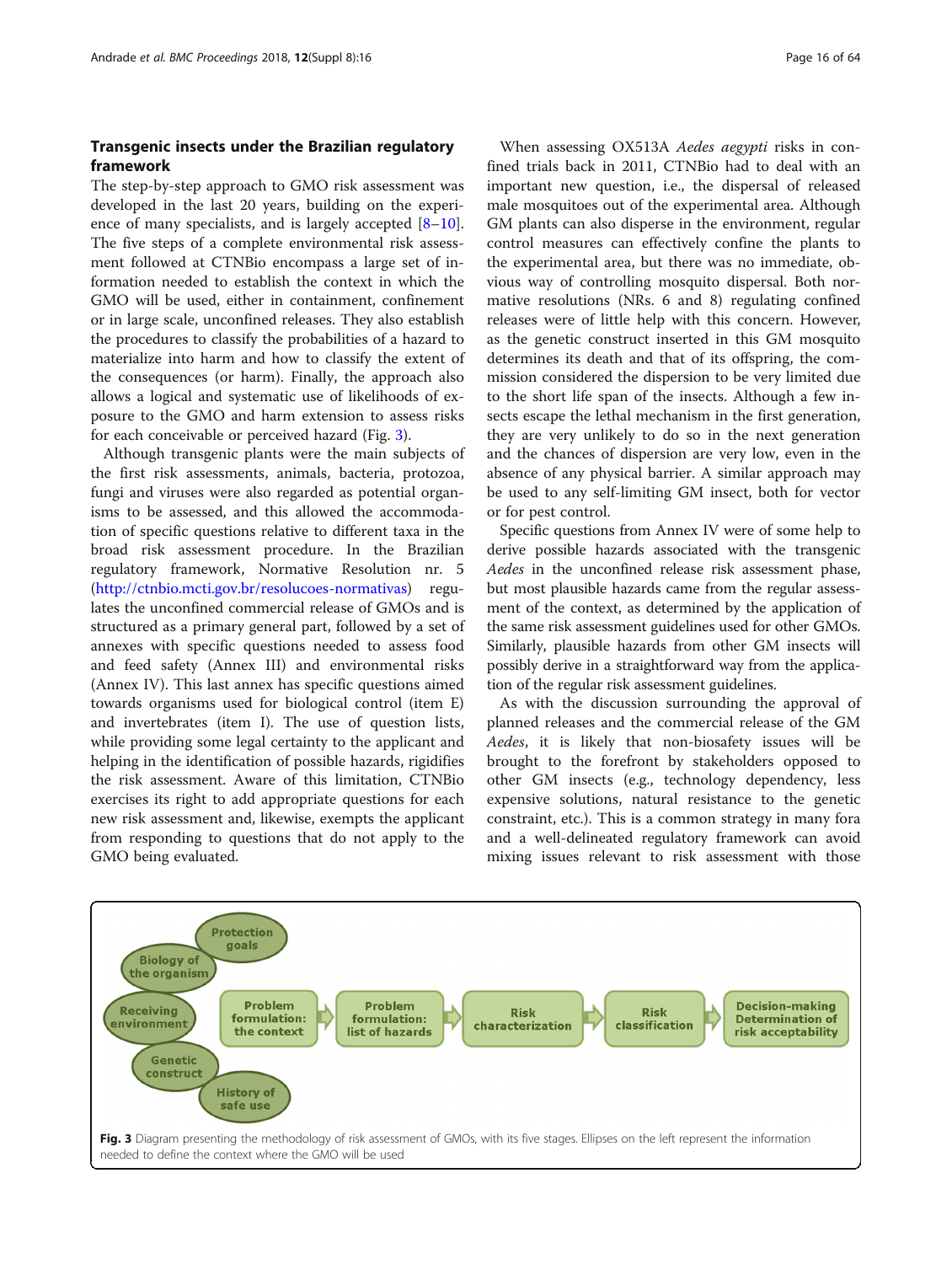important in other contexts (economic, social, etc.). Brazilian legislation requires that the risk assessment of GMOs be the exclusive attribution of CTNBio, while economic and social issues must be addressed by the various ministries that will register and supervise the use of the new product or by the National Biosafety Council (CNBS). This strategic separation prevents CTNBio from having to discuss and take into account aspects that are not directly related to biosafety in its technical decision. On the other hand, the separation leaves the market, the regulatory agencies or the CNBS with the economic, social, political or religious decisions.

Transparency and other issues of risk communication must be thoroughly assessed and the success of a commercial application for a new GM insect will strongly depend on how the different stakeholders will access the information. Reeves, et al.  $[11]$  $[11]$  $[11]$  suggest a checklist for assessing the scientific quality of approvals for un-caged field trials that may guide the risk analyst to help risk assessors and delineate an adequate strategy to overcome public mistrust and opposition, both in field trials and in commercial releases. The list, however, suggests the requirement to provide biological materials to independent investigators and some other measures that can hinder a final assessment, instead of producing a more transparent technical opinion.

Moreover, the technology developer must act accordingly and should bring to the public the largest possible set of useful information in accessible language to gather the public cooperation and reduce mistrust. This was effectively done in Brazil during the GM A. aegypti field releases back in 2011–2012 and is currently unfolding as a successful strategy in the mass releases for A. aegypti control in Piracicaba, Brazil [\[12\]](#page-5-0), leading to a reduction in opposition and a to a stronger engagement of stakeholders.

# Gene drives for the control of insect populations under the Brazilian GMO regulatory framework and the new breeding technologies (NBTs)

The recent discovery of new ways to efficiently edit genomes of many organisms, including insects, coupled with the insertion of gene drives in the newly edited genomes, opened a whole new field of applications for both genome editing and gene drives [\[13](#page-5-0)–[15\]](#page-5-0). Vector and pest control is certainly one of the most appealing applications of gene drives, both for population reduction (or eradication) and population control [[13,](#page-5-0) [16](#page-5-0)–[19](#page-5-0)].

Gene drives, however, are such powerful tools that they immediately raised concerns among a wide range of stakeholders, including scientists, activists, politicians and health managers [[19](#page-5-0)–[21](#page-5-0)]. The public perception is relatively polarized against the use of gene drives in many countries and even among scientists the opinions vary widely. Once again opposition to GMOs has taken

the lead in this debate on many forums, leading to a collective fear that can be reversed as knowledge about technology becomes more comprehensive and available.

For risk assessors, however, gene drives can be considered as genes having an increased non-Mendelian transmission rate, usually approaching 100%. All other aspects are similar to regular genes. Indeed, using the regular approach for GMO risk assessment commented above, a group of scientists and regulators came recently to the conclusion that gene drives for population substitution or population reduction, when applied to Anopheles gambiae in an African environment, do not pose important risks either to the environment or to human health  $[21]$  $[21]$  $[21]$ . A similar assessment may be made by CTNBio in the near future for gene drive insects, as its normatives and procedures are in close agreement with those of other official regulatory agencies and with international organizations, as the Center for Environment Risk Assessment.

The 2005 Brazilian Biosafety law defines what qualifies as a GMO. As many other former legislations, the Brazilian law and its decree regulate genetic engineering (GE) products, which should contain a transgenic DNA either in its genome or in extrachromosomal plasmid or in an organelle. Although the GE definition is rather ample, encompassing most new techniques, the constraint imposed by the presence of a new transgenic DNA could exclude certain products from CTNBio's assessment, such as those created by genome editing, potentially generating a limbo for many new products. In fact, there seems to be a consensus among Brazilian scientists that not all products derived from the new breeding technologies (NBTs) should be regulated and assessed before being released, especially if they do not contain "foreign" DNA or RNA. CTNBio can, by law, decide how to resolve omissions in its normative resolutions - and has often acted accordingly - in the assessment of genetically modified organisms. Therefore, it has the necessary tools to reach and apply its internal consensus to NBTs in a consistently science-oriented manner.

#### Conclusions

In conclusion, the authors would like to emphasize that the genesis of an efficient regulatory system naturally depends on a balance of forces between those interested in modern biotechnology and those opposed to it. If pro-biotech players are the determinants of the regulatory process, it will probably be based on risk assessment recommendations. If, on the other hand, the opinion of the opposition group prevails, socio-economic issues will be placed side-by-side in the risk assessment process, which confuses the risk assessor and leads to frequent deadlocks. However, irrespective of the many methodological approaches to GMO risk analysis, at the end of the day it is often political will that determines GMO regulatory processes [[22](#page-5-0)].